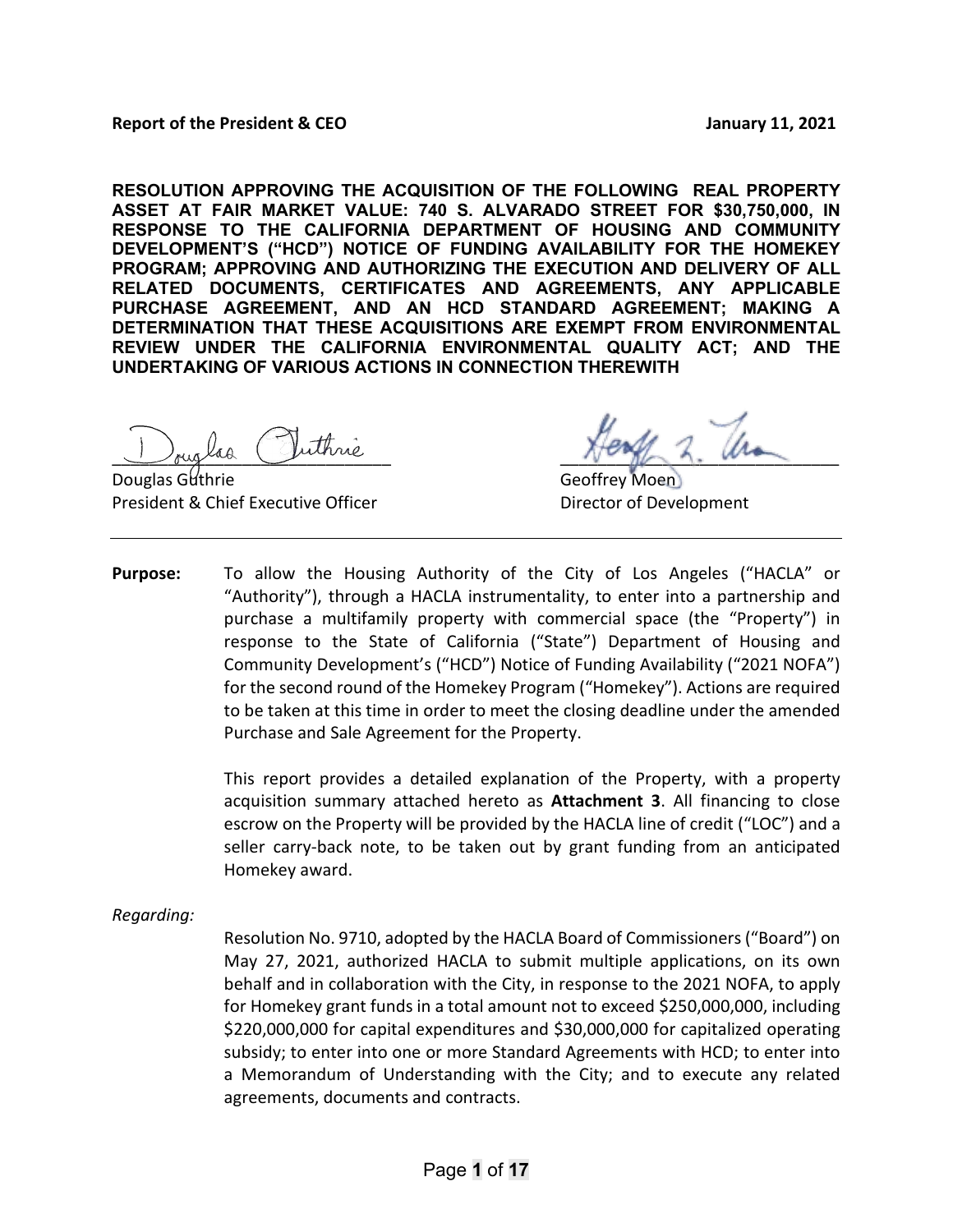Resolution No. 9745, adopted by the Board on September 23, 2021 authorized and approved the establishment of a revolving line of credit with City National Bank not to exceed \$100,000,000 (the "HACLA LOC"). The Board has approved the use of the revolving line of credit for capital expenditures through the Homekey program, as well as other partnerships with a reasonable likelihood of access to grant funds and other unencumbered assets to repay revolving commitments, including repayment via take-out financing in the form of long-term debt obligations. The HACLA LOC is secured by a general obligation pledge on HACLA's assets. HACLA closed on the LOC in December of 2021.

### **Issues:**

*Homekey* 

*Program:* On June 28, 2021, the State enacted a budget for 2021-2022 with \$2.75 billion in funding for a second round of Homekey, including \$2.2 billion in Coronavirus Relief Funds ("CRF") and \$550 million from the State's general fund. Geographic allocations are included this year, with all jurisdictions in Los Angeles County receiving a \$358,681,953 set aside. However, access to the set aside is only available until January 31, 2022. All excess geographic allocations will convert to the State's general fund available funding after January. HCD issued the 2021 NOFA with program requirements and scoring criteria for the second round of Homekey on September 9, 2021 and the 2021 NOFA program was opened for submittals on October 1, 2021.

> New guidelines released in the 2021 NOFA maintain many of the same targets and approach as the 2020 NOFA, continuing the statewide effort to sustain and rapidly expand housing for persons experiencing homelessness or at-risk of homelessness, as defined in Section 578.3 of Title 24 of the Code of Federal Regulations, inherently impacted by or at increased risk for medical diseases or conditions due to the COVID-19 pandemic.

> The 2021 NOFA requires jurisdictions to only submit "ready" projects that can meet expedited expenditure requirements and applications will be received and evaluated on a rolling basis until May 2, 2022, or until the available funds are exhausted, whichever occurs first. Other elements of the NOFA which remain from the first round are the prioritization of projects that can meet occupancy or partial occupancy requirements in a shorter period of time and that have a clear path for use as permanent housing. Although the City and HACLA concentrated on acquisition and rehabilitation of hotels and motels in the first round of Homekey, the City, through the Los Angeles Housing Department, elected to focus on purchasing vacant multi-family buildings in ready-to-occupy condition. This approach carries a higher cost per unit on the front end, but provides certainty in swift occupancy and no trailing costs for significant rehabilitation or conversion.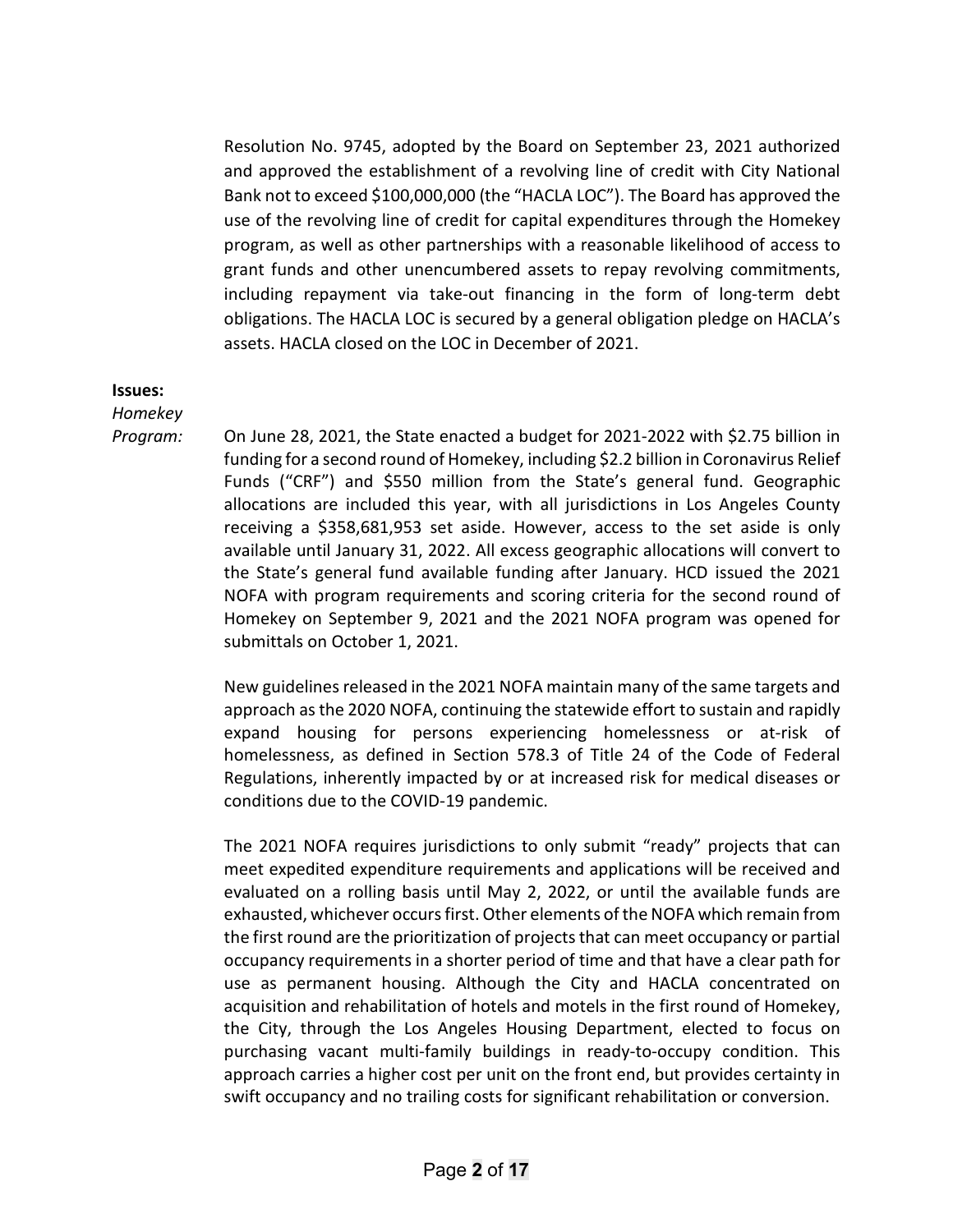HCD has adjusted the maximum per unit capital grant and the local match formula for the second round of Homekey. The baseline capital amounts are as follows: i) \$150,000 per door for studio or one-bedroom units; ii) \$175,000 per door for twobedroom units; iii) \$200,000 per door for three-bedroom or larger units; iv) \$200,000 per door for assisted units reserved for those experiencing Chronic Homelessness, regardless of bedroom count; and, v) \$175,000 per door for assisted units reserved for Homeless Youth or Youth at Risk of Homelessness, regardless of bedroom count. Beyond the applicable baseline capital amount, a 1:1 local match may be leveraged to provide up to an additional \$100,000 per door. A bonus award of \$10,000 per unit is also available for applications submitted prior to February  $1<sup>st</sup>$ , 2022. Therefore, under this second round of Homekey, projects can anticipate receiving a baseline of \$250,000 to \$300,000 per door with a local match equal to \$100,000.

Homekey guidelines require applicants to demonstrate a five-year commitment to provide operating funds for each project. If projects demonstrate a three-year commitment of non-Homekey operating funds, HCD will provide an operating subsidy for two years; if Projects demonstrate a commitment of four or more years of non-Homekey operating funds, HCD will provide an operating subsidy for three years; and, if a Project's application score is 140 or more, HCD may consider providing a three-year operating subsidy without a demonstrated commitment from the applicant. In the second round of Homekey, HCD is providing funding for a short-term operating subsidy of \$1,000 per unit per month. For any units reserved for those experiencing Chronic Homelessness, Homeless Youth, or for Youth at Risk of Homelessness, HCD will provide up to \$1,400 per unit per month in operating assistance. The City and HACLA expect to pursue the use of projectbased Section 8 vouchers through the upcoming HACLA Notices of Funding Availability (the "PBV NOFA") for Homekey, marketing to emergency and tenantbased Section 8 voucher holders, developing capitalized operating reserves, and other means of providing for longer-term operating support for both the City and HACLA Properties.

The Board is being asked to approve the acquisition of 740 S. Alvarado, through a partnership between a limited liability company set up by HACLA's instrumentality, La Cienega LOMOD, Inc. ("LOMOD"), with PATH Ventures, Inc. ("PATH"), and to authorize the use of HACLA matching funds in connection therewith in order to allow for the submission of funding applications to HCD.

HACLA will be responsible for financing the purchase of the 740 S. Alvarado property, which includes upfront costs incurred in conducting due diligence (appraisals, Physical Needs Assessments, Phase I Environmental Site Assessments, Phase II Environmental Assessments, title and recording, survey, pest inspections, and similar investigations) on the Property, as well as escrow deposits, the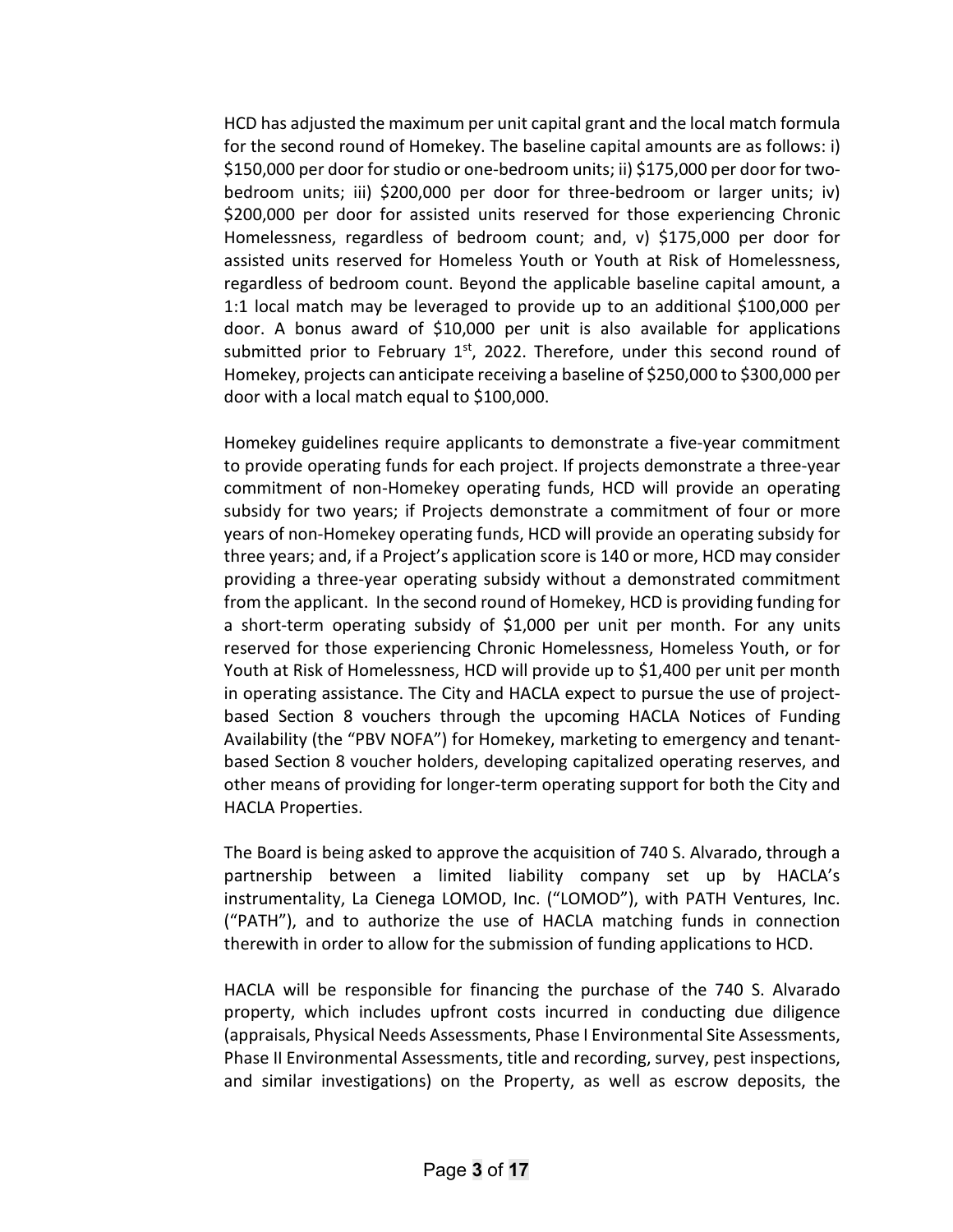purchase price, and any funds necessary to ready the property for occupancy under Homekey guidelines.

## *Ownership:*

PATH Ventures negotiated and entered into a Purchase and Sale Agreement with the owner of 740 S. Alvarado in May 2021. As a new construction, vacant property in a central location of the City, HACLA staff had identified 740 S. Alvarado as a potential Project Homekey candidate and was separately pursuing purchase of the site. HACLA staff and PATH Ventures reached agreement to enter into a limited partnership to ultimately purchase, own and operate the site as permanent housing under Project Homekey. HACLA, through a limited liability company known as Westlake MacArthur Park Apartments, LLC, with the sole member being La Cienega LOMOD, Inc., will enter into a newly formed limited partnership, 740 South Alvarado Partners, LP (the "Partnership") with Alvarado Villas, LLC, a to be formed limited liability company established by PATH Ventures. The PATH Ventures Purchase and Sale Agreement will be assigned to the new Partnership. Ownership by LOMOD in the Partnership, rather than HACLA, will serve to protect the Authority from potential claims arising from the routine course of property operations and administration.

The Purchase and Sale Agreement will be amended in January of 2022 to reflect the terms set forth herein, and allow for assignment to 740 South Alvarado Partners, LP for the purpose of purchasing the Property.

Westlake MacArthur Park Apartments, LLC will be the Managing General Partner of 740 South Alvarado Partners, LP and will have an 80% interest in ownership and all cash flow and a 70% interest in developer fees. Westlake MacArthur Park Apartments, LLC will be responsible for overall property management and asset management duties and will receive an annual fee for these services. LOMOD will be the sole guarantor of any short-term or permanent debt on the property outside of the Line of Credit and as the sole member of Westlake MacArthur Park Apartments, LLC is responsible for sourcing the financing for all acquisition, reserves and rehabilitation costs, as necessary. PATH Ventures through Alvarado Villas, LLC will act as the Administrative General Partner and provide assistance with various day-to-day operations as well as oversee the provision of on-site services through PATH. Alvarado Villas, LLC will have a 19% interest in ownership and cashflow and a 30% interest in developer fees. The Partnership will also include PATH Ventures as the Limited Partner with 1% interest in ownership and cashflow. The Partnership intends a long-term ownership of the site and a fiftyfive year covenant will be recorded by HACLA ensuring compliance with Project Homekey requirements and the standard agreements of HCD.

The Property will be put into HACLA's Asset Management portfolio, and HACLA will use its existing contracts with third party management companies to initiate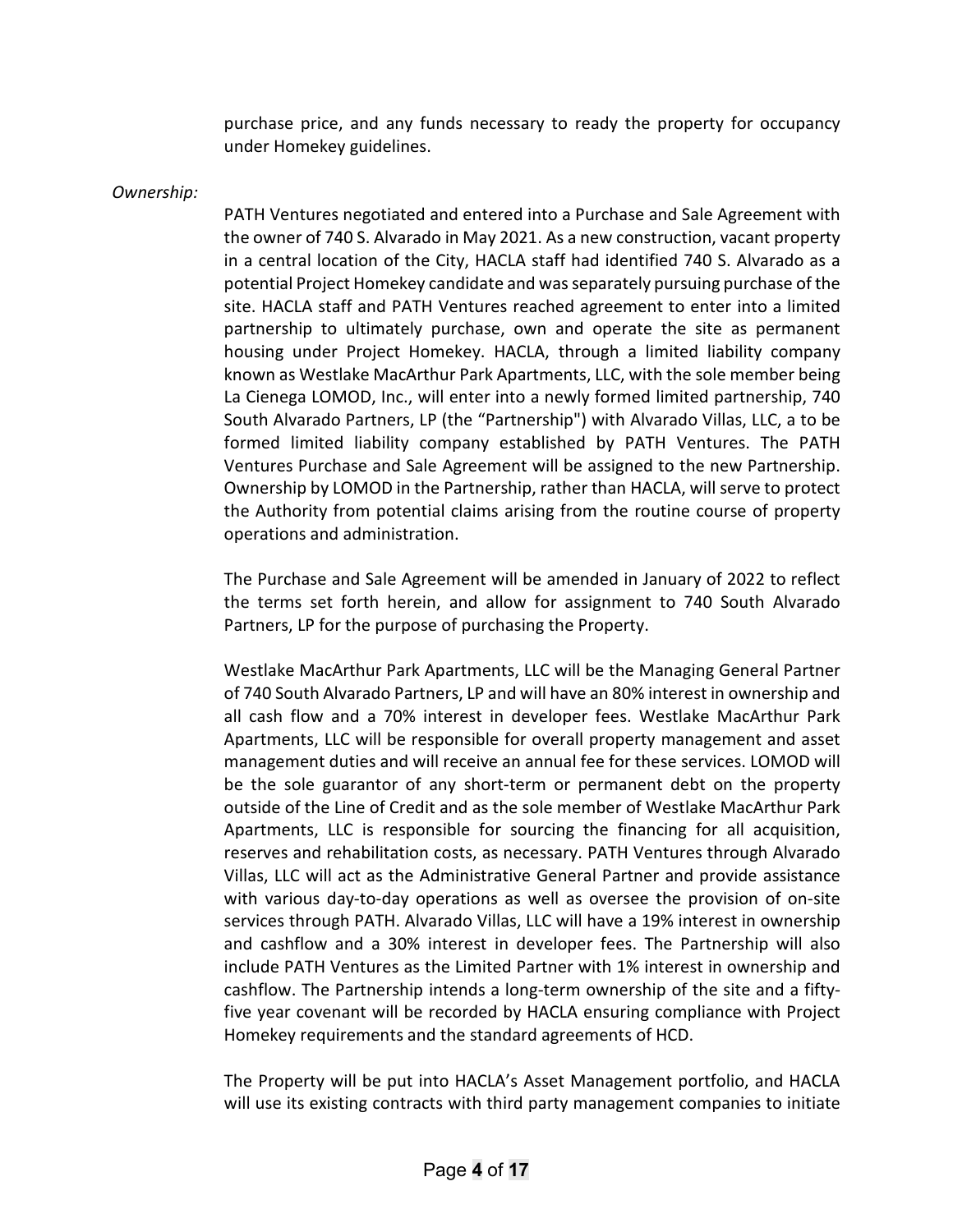on-site management. The Property will be targeted to a mix of persons experiencing homelessness and persons who are at-risk of homelessness.

*Property:*

HACLA has determined that the Property will meet the requirements of the upcoming second round of Homekey, based on an analysis of, and self-scoring completed with, the Homekey application provided by HCD. A summary is provided in the table below.

|                 | Council         |              | Purchase   | Purchase              | Appraised | Number of |
|-----------------|-----------------|--------------|------------|-----------------------|-----------|-----------|
| Name            | <b>District</b> | <b>APN</b>   | Price      | <b>Price Per Unit</b> | Value     | Units     |
| 740 S. Alvarado |                 | 5141-019-007 | 30,750,000 | 384,375               | TBD       | 80        |
| <b>Total</b>    |                 |              | 30,750,000 | 384,375               | TBD       | 80        |

740 S. Alvarado is an eighty (80) unit new construction, multifamily property consisting of forty-one (41) studio units, thirty-three (33) one-bedroom units, and six (6) two-bedroom units. The Property also includes 3,187 square feet of ground level commercial space, which may be used for resident services or other uses. The Property will be delivered fully vacant at closing, after obtaining a Temporary Certificate of Occupancy from the City of Los Angeles. Closing on the acquisition of the Property (the "Closing") will occur on January 21, 2022.

An appraisal for the Property is underway and expected to be delivered prior to Closing. Based on preliminary conversations with the appraiser, comparable sales, and appraisals for similar properties that HACLA has obtained for Homekey Round 2 properties, HACLA staff are confident the 740 S. Alvarado Property appraisal will validate the purchase price for the Property of \$30,750,000.

HACLA's underwriting process included a self-scoring of each project. A minimum score of 120 out of a possible 207 points is required to be eligible to receive funding. Criteria for scoring include the ability to expend funds timely, demonstration of operating leverage, experience, racial equity and community engagement, and community impact and site selection. Projects may receive negative points for the permanent displacement of existing residents.

The Property scores comfortably above the 120-point threshold for funding eligibility. The Property is unable to secure Impact and Site Selection points for the following criteria: capital match does not exceed minimum required; and, proximity to amenities. Additionally, the Property is unable to secure Impact and Site Selection points for the following: minimum of 15% of units mobility accessible (11%); minimum of 10% of units sensory accessible (4%); at least 25% or more of Assisted Units in the project shall be two-bedroom or larger units, consistent with TCAC Regulations.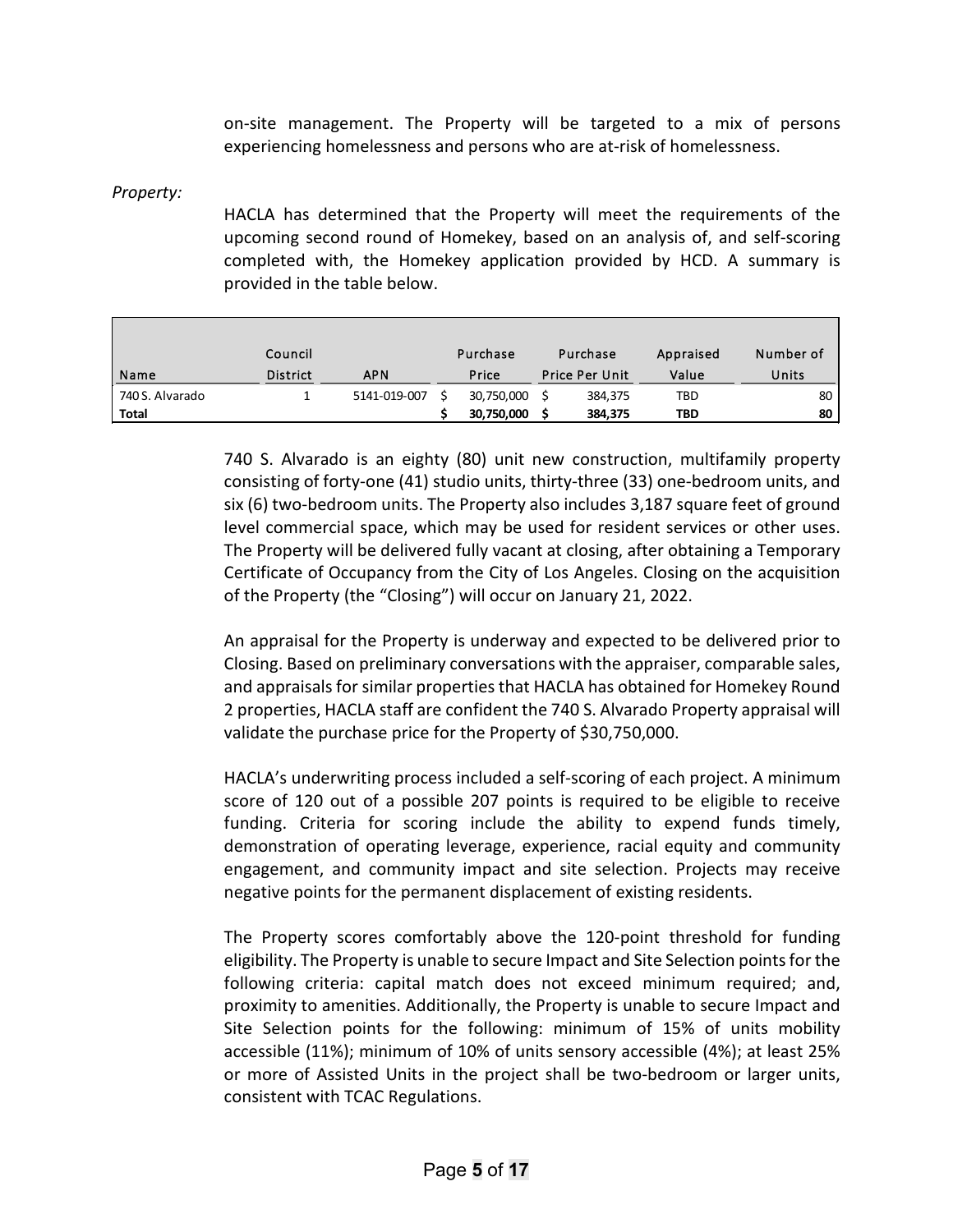|                  | Timeliness   |            | Equity and | Impact and              | Negative | Total      |
|------------------|--------------|------------|------------|-------------------------|----------|------------|
|                  | and Leverage | Experience | Engagement | Site Selection   Points |          | (min 120)  |
| Maximum Points   | 40           |            | 20         |                         | -20      | <b>207</b> |
| 1740 S. Alvarado | 39           | 54         | 20         | 60                      |          | 173I       |

*Financing:*

HACLA is preparing a Homekey grant application for funding for the Property. The application will be for the maximum Homekey capital grant based on the targeted population for the Property, including an additional contribution for a match of HACLA funding and a bonus award of \$10,000 per unit due to the applications being submitted prior to February  $1<sup>st</sup>$ , 2022. The Homekey application for the Property will request \$20.9 million (\$261,250 per unit) in capital grant funding.

HACLA's matching funds for the Homekey program, projected to be approximately \$13.7 million, will come from a draw on the HACLA LOC and also the use of a small portion of non-federal funding from the rent subsidy portfolio, provided to support the Authority's Acquisition Program. The funding from the HACLA LOC will be taken out following closing with permanent debt raised from the sale of conventional notes or the issuance of tax-exempt bonds. The local match funding amount has been sized assuming an allocation of Project-Based Section 8 voucher rental subsidies, operating expenses based on portfolio data and property characteristics, and conventional loan underwriting terms based on discussions with lenders. HACLA has applied for Project-Based Section 8 vouchers to cover all of the units at the Property (less the manager unit) through the NOFA approved by the Board at the October 28, 2021 meeting. HACLA may also apply for operating subsidy from Homekey.

In this unique circumstance, the Property must be acquired prior to the award of Homekey Funds. As a result, staff recommends utilizing a larger portion of the Line of Credit (up to \$17,000,000) and allowing the Seller to hold a carryback note on the property for \$15 million at 0% interest, due and payable on April 15, 2022. Based on discussions with HCD, staff are confident the Property is well-qualified for Homekey and the application would receive notification and award before April 15, 2022. The Homekey funds will be used to take out the Seller carryback note, pay the Developer Fee and pay down a portion of the Line of Credit. The Authority risk of not receiving Homekey Funding in time will be mitigated by maintaining a cushion in the Line of Credit available and drawing upon it as reasonably necessary.

The anticipated project costs for the Property are included in **Attachment 2** of this Board report. A summary of project costs are presented below: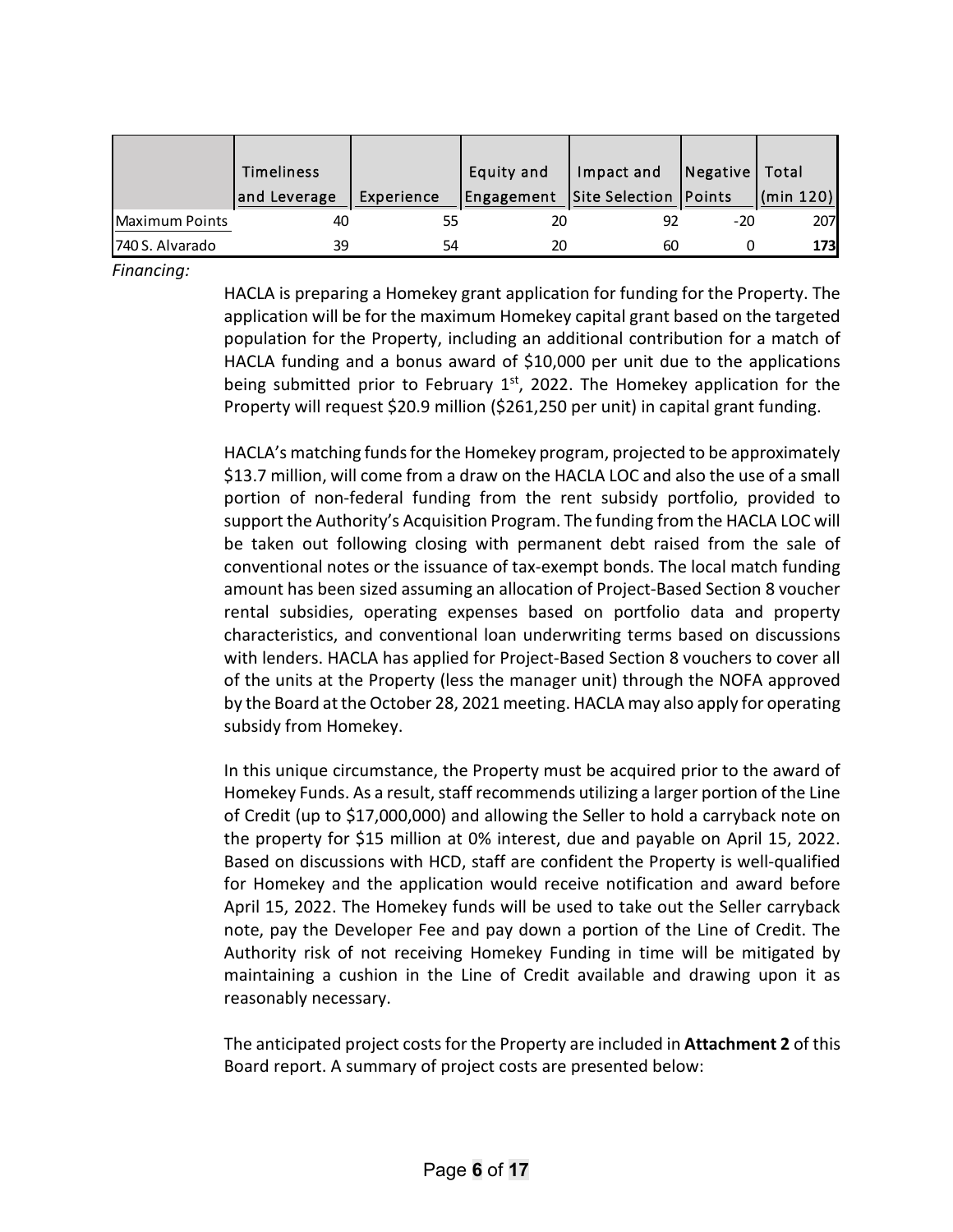- **Total purchase price for acquisition of \$30,750,000**, to be funded at escrow closing as follows:
	- $\circ$  \$15,000,000 in cash to seller to be drawn from the HACLA LOC;
	- o a seller carryback loan in the amount of \$15,000,000, with a maturity of April 15th, 2022, accruing interest at a rate of 0% per annum. An origination fee of \$100,000 will be paid to the Seller at Closing for the Seller Carryback Loan if the Seller is also able to provide a Temporary Certificate of Occupancy at closing;
- **Deposits totaling \$750,000 which** have been funded by the AGP will be replaced by a split deposit from HACLA through Westlake MacArthur Park Apartments, LLC for 80% of the cost (\$600,000) and released to the seller at closing with a commensurate credit to the purchase price.
- **Payments to the seller at closing** in the amounts of: 1) \$400,000 for rent consideration from the time of construction completion to the closing, and 2.) \$250,000 to provide for certain improvements to deliver the Property in rent ready condition at closing if the improvements are completed to HACLA's satisfaction after inspection.
- **Estimated rehabilitation costs of approximately \$151,658** for minor life/safety repairs prior to occupancy and ADA compliance to be funded by HACLA.
- Westlake MacArthur Park Apartments, LLC's **portion (80%) of total third-party costs estimated to be approximately \$480,000** for appraisals, PNAs, Environmental Site Assessment reports, title & recording, architectural and permitting costs, termite and pest inspections, surveys, legal, insurance, and zoning and permitting reports.
- **Funding for Lease Up Period estimated to be \$1,013,100** for purchase of furniture (\$360,000), architecture and engineering work (\$15,600), lease up costs (\$197,500) covering management, security and general operations until fully leased as well as operating and capital reserves (\$440,000)
- **Development management fee of approximately \$1.2 to 1.5 million**, of which Westlake MacArthur Park Apartments, LLC will receive 70% for administration of acquisition activities for the Property, including identifying and vetting the Property, drafting and negotiating offers and purchase and sale agreements and related legal costs, coordinating Homekey applications, opening and tracking escrow, conducting due diligence and managing third party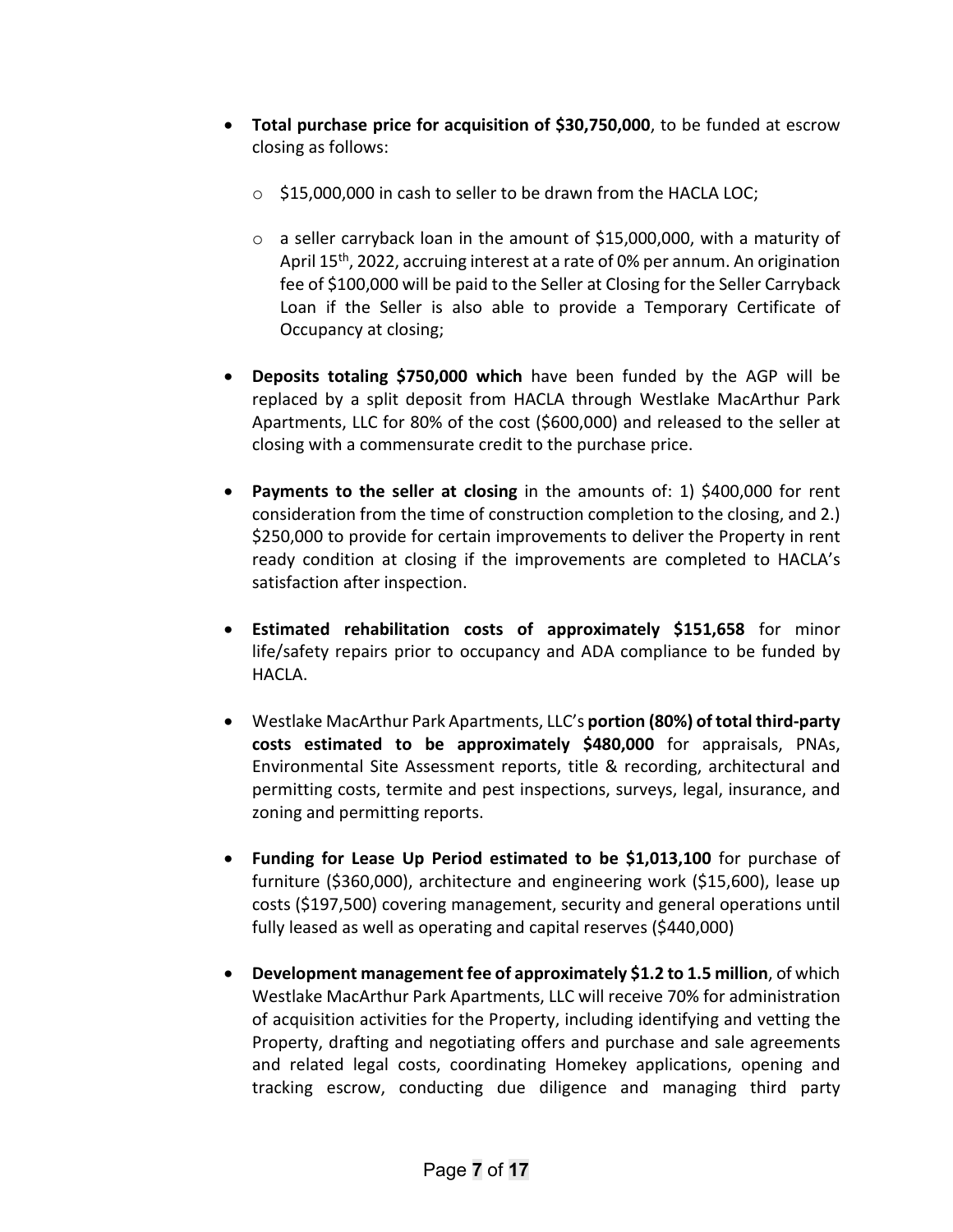consultants, and performing other related activities necessary to close on the acquisition of the Properties.

# *Due Diligence:*

PATH Ventures engaged third-party consultants to conduct a physical needs assessment as well as environmental review, geotech and title review. These reports have been provided to HACLA and are used as the basis of staff's due diligence on the Property.

Because the Property is newly constructed, HACLA does not anticipate that any capital needs, other than accessibility modifications, will be required upon closing. If any additional significant and immediate capital needs are identified outside of the funds proposed to address ADA and path of travel issues above, the Partnership will provide funding through cashflow to complete the improvements or LOMOD may choose to lend funding to the Partnership for such improvements in accordance with the Limited Partnership Agreement.

Based on the zoning of the Property and the permits executed for each Property by LADBS for the construction of multiple-family housing and commercial space, and because the Seller is expected to deliver to the Property Partnership a valid Temporary Certificate of Occupancy within a week of closing, HACLA staff does not anticipate that any land use actions will be required in order to occupy the Property for its intended use as multi-family housing.

# **Vision Plan: Place Strategy #4: Steward efforts to reduce and alleviate homelessness.**

HACLA has expended and will continue to expend extensive funding and staff time to identify and secure agreements to purchase vacant properties within the City in which to provide decent, safe, and sanitary housing for individuals and families experiencing homelessness or at risk of homelessness.

# **Place Strategy #5: Expand HACLA's role in the broader communities it serves to improve neighborhood-wide health and well-being**.

Acquiring vacant properties to provide decent, safe, and sanitary housing for individuals and families experiencing homelessness or at risk of homelessness will reduce the number of Angelenos exposed to adverse health outcomes in neighborhoods throughout the City of Los Angeles.

**Funding:** The Chief Administrative Officer confirms the following:

*Source of Funds:* The approximately \$1,050,000 in all predevelopment, insurance, lease up, and 3rd party due diligence costs may be advanced with unrestricted and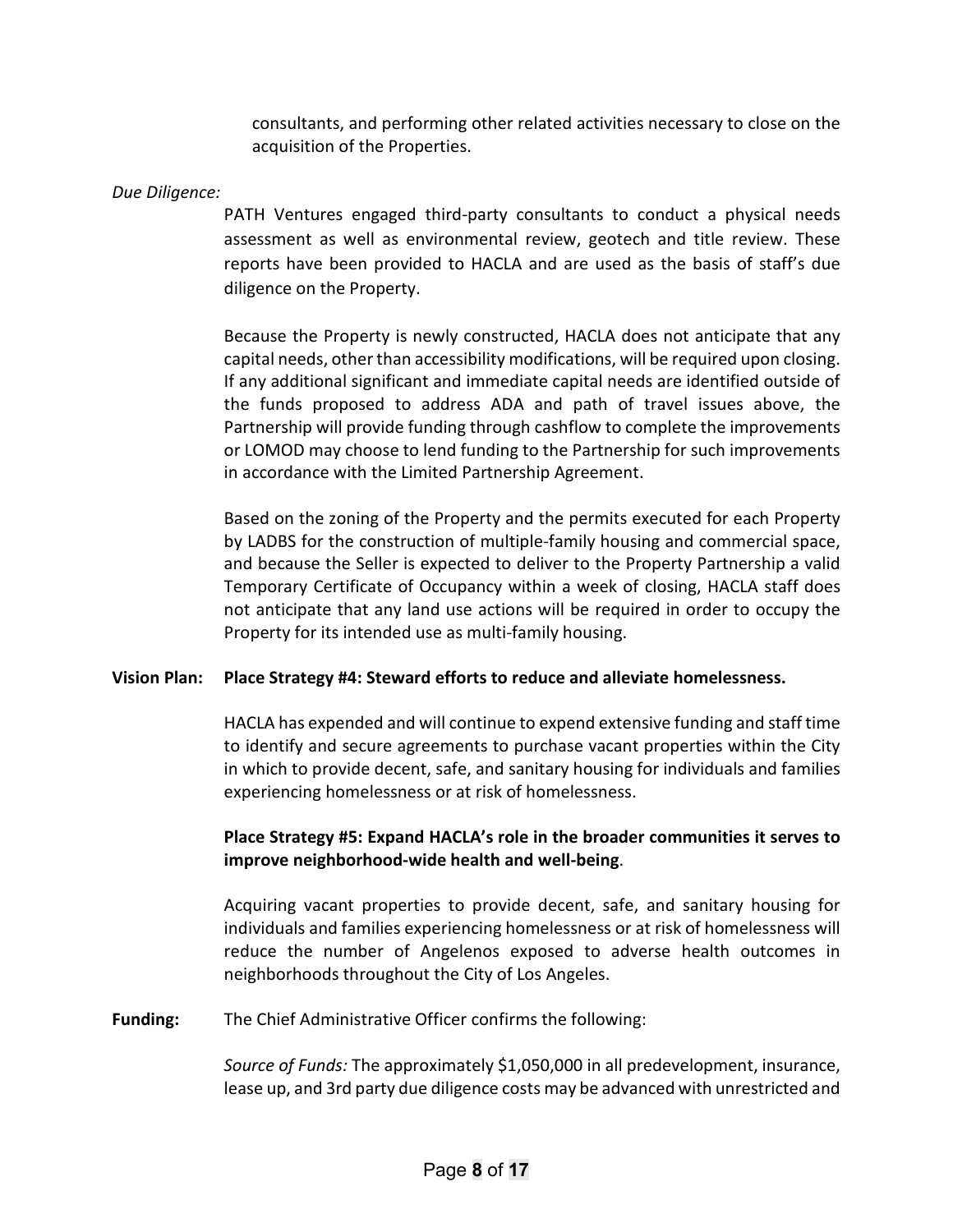uncommitted non-federal proceeds from HACLA's acquisition fund. These funds will be considered an obligation of the Property and will be repaid over time through available cashflow or developer fee.

The \$30.75 million for acquisition funding, \$750,000 in fees to the ownership, and approximately \$2.0 million in fees and costs associated with closing, construction, and development needed at or post close of escrow for the 740 S. Alvarado Property will be funded by the HACLA LOC, Homekey funds from the State of California, funds from PATH Ventures and the Seller Carryback Loan initially.

*Budget and Program Impact:* The actions and expenditures related to the acquisition of these sites are generally in line with HACLA's Acquisition Program; HACLA's Budget for FY 2022; and the Authority's mission and goals.

# **Environmental Review:**

- *NEPA*: The primary source of funding for Homekey, CRF, are federal funds and therefore require NEPA review. Based upon discussions with the State HCD and the City of Los Angeles Housing Department ("LAHD"), HACLA is informed and believes that the property acquisitions discussed herein are categorically excluded from NEPA, and that LAHD will be making such determination. HACLA has engaged a consultant to prepare a categorical exemption analysis for LAHD's review and adoption.
- *CEQA*: The acquisition of these Properties meets the requirements of the normal CEQA categorical exemptions allowed under Title 14, Division 6, Chapter 3, Sections 15301 (Existing Facilities) and 15326 (Acquisitions of Housing for Housing Assistance Programs) of the California Code of Regulations. Additionally, the identified project acquisitions qualify for the statutory exemptions from the requirements of CEQA under California Public Resources Code section 21080(b)(4) and 14 Cal. Code Regs.  $15269(c)$ , as they are being acquired to mitigate the publicly declared emergency created by the COVID-19 pandemic as it pertains to individuals and families who are most vulnerable.

If the Board makes a finding that the categorical exemptions apply, Notices of Exemption ("NOE") for each Project will be filed with the Los Angeles County Registrar-Recorder/County Clerk ("LA RR/CC"), as applicable, pursuant to Public Resources Code section 21152(b).

**Section 3:** Not Applicable.

### **Attachments:**

- **1.** Resolutions
- **2.** Summary of project costs
- **3.** Acquisition Property Summary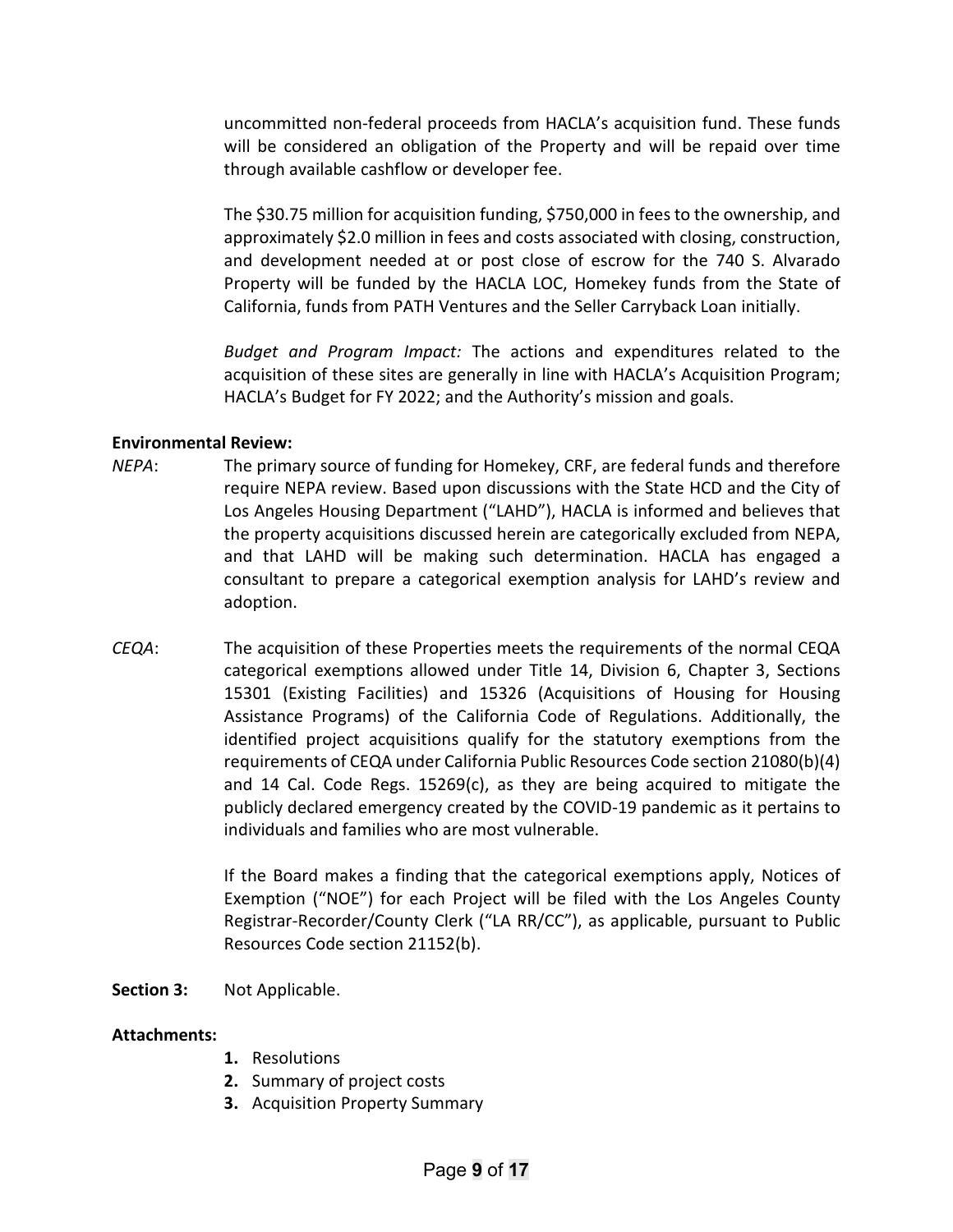Resolution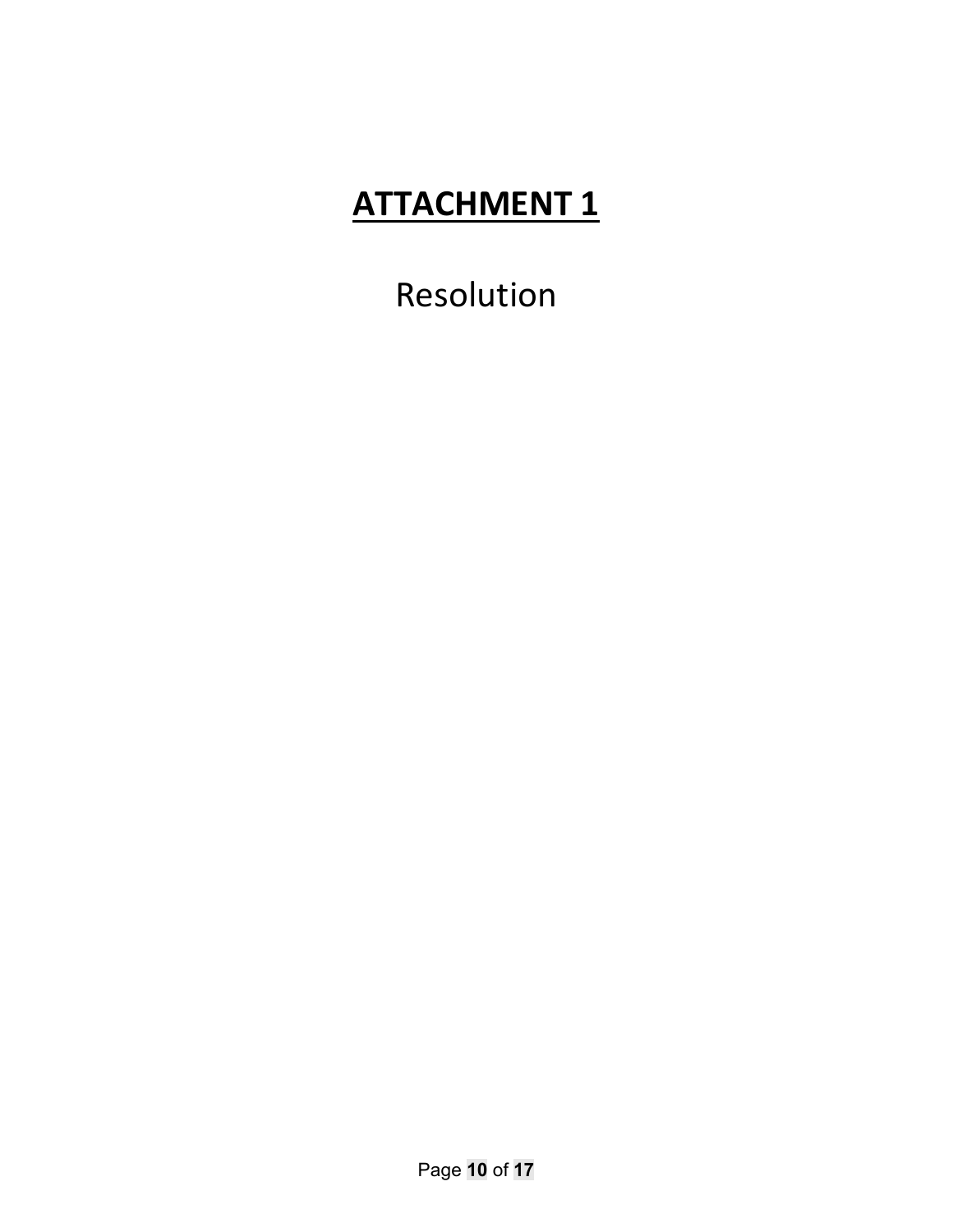# **RESOLUTION NO.\_\_\_\_\_\_\_\_\_\_\_\_\_\_**

**RESOLUTION APPROVING THE ACQUISITION OF THE FOLLOWING REAL PROPERTY ASSET AT FAIR MARKET VALUE: 740 S. ALVARADO STREET, LOS ANGELES, CALIFORNIA 90057, FOR \$30,750,000 (THE "740 S. ALVARADO PROPERTY"), IN RESPONSE TO THE CALIFORNIA DEPARTMENT OF HOUSING AND COMMUNITY DEVELOPMENT'S ("HCD") NOTICE OF FUNDING AVAILABILITY FOR THE HOMEKEY PROGRAM ("HOMEKEY"); APPROVING AND AUTHORIZING THE EXECUTION AND DELIVERY OF ALL RELATED DOCUMENTS, CERTIFICATES AND AGREEMENTS, ANY APPLICABLE PURCHASE AGREEMENT, AND AN HCD STANDARD AGREEMENT; MAKING A DETERMINATION THAT THIS ACQUISITION IS EXEMPT FROM ENVIRONMENTAL REVIEW UNDER THE CALIFORNIA ENVIRONMENTAL QUALITY ACT; AND THE UNDERTAKING OF VARIOUS ACTIONS IN CONNECTION THEREWITH**

**WHEREAS,** the Housing Authority of the City of Los Angeles (the "Authority" or "HACLA") is a public body, corporate and politic, duly created, established and authorized to transact business and exercise powers under and pursuant to the provisions of the Housing Authorities Law, consisting of Part 2 of Division 24 of the California Health and Safety Code (the "Act"), including the power to finance, acquire and manage property in the furtherance of providing affordable housing;

**WHEREAS,** the Authority is authorized to acquire and dispose of real property and enter into contracts and agreements related thereto pursuant to the California Health and Safety Code Section 34200 *et seq*. and particularly with respect to Section 34315;

**WHEREAS,** the Authority's Board of Commissioners ("Board") has adopted by Resolution 9639, on October 22, 2020, an Acquisition and Disposition of Real Property Policy (the "Policy") to institute a revised and updated real property acquisition program ("Acquisition Program") and to revise and restate its Prior Policy to reflect the Authority's Build HOPE Vision Plan goals to acquire additional real property and to provide for the disposition of real property;

**WHEREAS,** the California ("State") Department of Housing and Community Development ("HCD"), using Federal Coronavirus Relief Funds and State general funds, created the Project Homekey Program ("Homekey") in 2020 to rapidly create deeply affordable housing for individuals and families experiencing or at risk of homelessness, who were disproportionately impacted by the COVID-19 pandemic;

**WHEREAS,** following successful 2020 Homekey applications, Resolution No. 9710, adopted by the Board on May 27, 2021, authorized HACLA to submit multiple applications on its own behalf and in collaboration with the City of Los Angeles ("City") in response to an anticipated 2021 Notice of Funding Availability for the Project Homekey Program ("2021 NOFA"), to apply for a second round of Homekey grant funds in a total amount not to exceed \$250,000,000, including \$220,000,000 for capital expenditures and \$30,000,000 for capitalized operating subsidy, to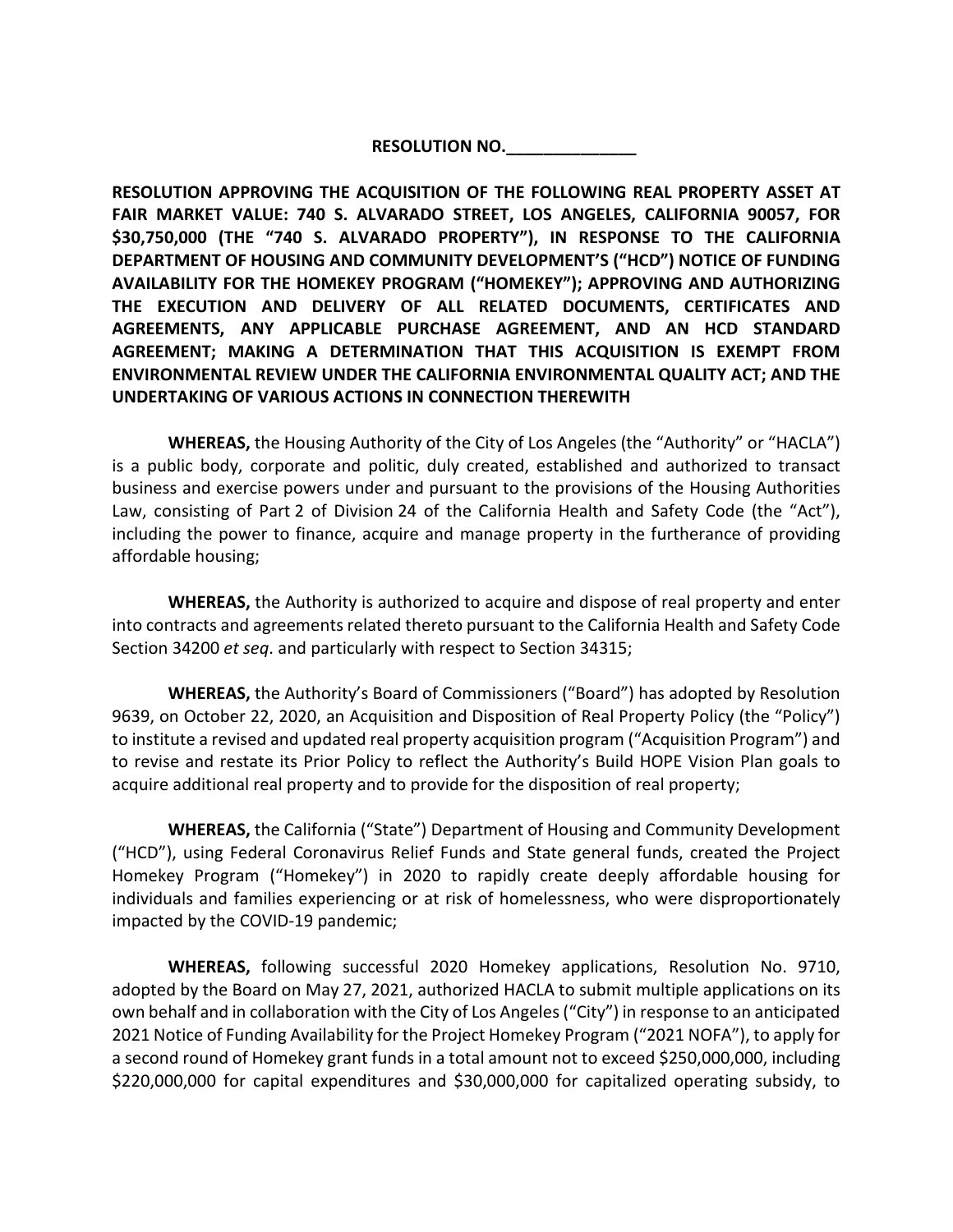enter into one or more Standard Agreements with HCD, to enter into a Memorandum of Understanding with the City, and to execute any related agreements, documents and contracts;

**WHEREAS**, the State has adopted a 2021-2022 Budget with additional funding for Homekey, which included funding for a second round of Homekey;

**WHEREAS**, HCD has issued a Notice of Funding Availability, dated September 9, 2021 ("NOFA"), for the Homekey Program ("Homekey" or "Program") for grant funds pursuant to Health and Safety Code section 50675.1.3 (Assembly Bill No. 140 (2021-2022 Reg. Sess.), § 20.);

**WHEREAS**, HCD is authorized to administer the Homekey Program pursuant to the Multifamily Housing Program (Chapter 6.7 (commencing with Section 50675) of Part 2 of Division 31 of the Health and Safety Code) and all other legal requirements of the Homekey Program, including the terms, conditions, regulations, and agreements that HCD may adopt through the expected NOFA and application for Homekey;

**WHEREAS,** the Authority intends to submit an application for funding to acquire and operate the 740 S. Alvarado Property in response to the Homekey NOFA;

**WHEREAS**, the Board has adopted Resolution No. 9745, on September 23, 2021, authorizing the establishment of a revolving line of credit with City National Bank not to exceed the amount of \$100,000,000 for use in the Homekey program, as well as other partnerships;

**WHEREAS,** the Authority now wishes to approve the acquisition of the 740 S. Alvarado Property, through Westlake MacArthur Park Apartments, LLC a limited liability company established by La Cienega LOMOD, Inc., described in the accompanying Board Report to provide affordable housing with a concentration on households who have experienced homelessness or who are at risk of homelessness, contingent upon satisfactory completion of due diligence, and awarding of funds through Homekey;

**WHEREAS,** the 740 S. Alvarado Property is being appraised by a third-party appraiser and the purchase price of \$30,750,000, is expected to be validated by the findings of such appraisal prepared by Valbridge Property Advisors, to be completed on or around January 17, 2022;

**WHEREAS,** the 740 S. Alvarado Property is located wholly within the City of Los Angeles;

**WHEREAS,** PATH Ventures, Inc. ("PATH") entered into a Purchase and Sale Agreement for the 740 S. Alvarado Property in May of 2021 (the "740 S. Alvarado Property Purchase and Sale Agreement"), which provided PATH with the ability to assign the 740 S. Alvarado Purchase and Sale Agreement to an entity in which PATH has an ownership interest;

**WHEREAS**, PATH subsequently approached HACLA and expressed an interest in forming a partnership with HACLA to acquire and operate 740 S. Alvarado through a property partnership;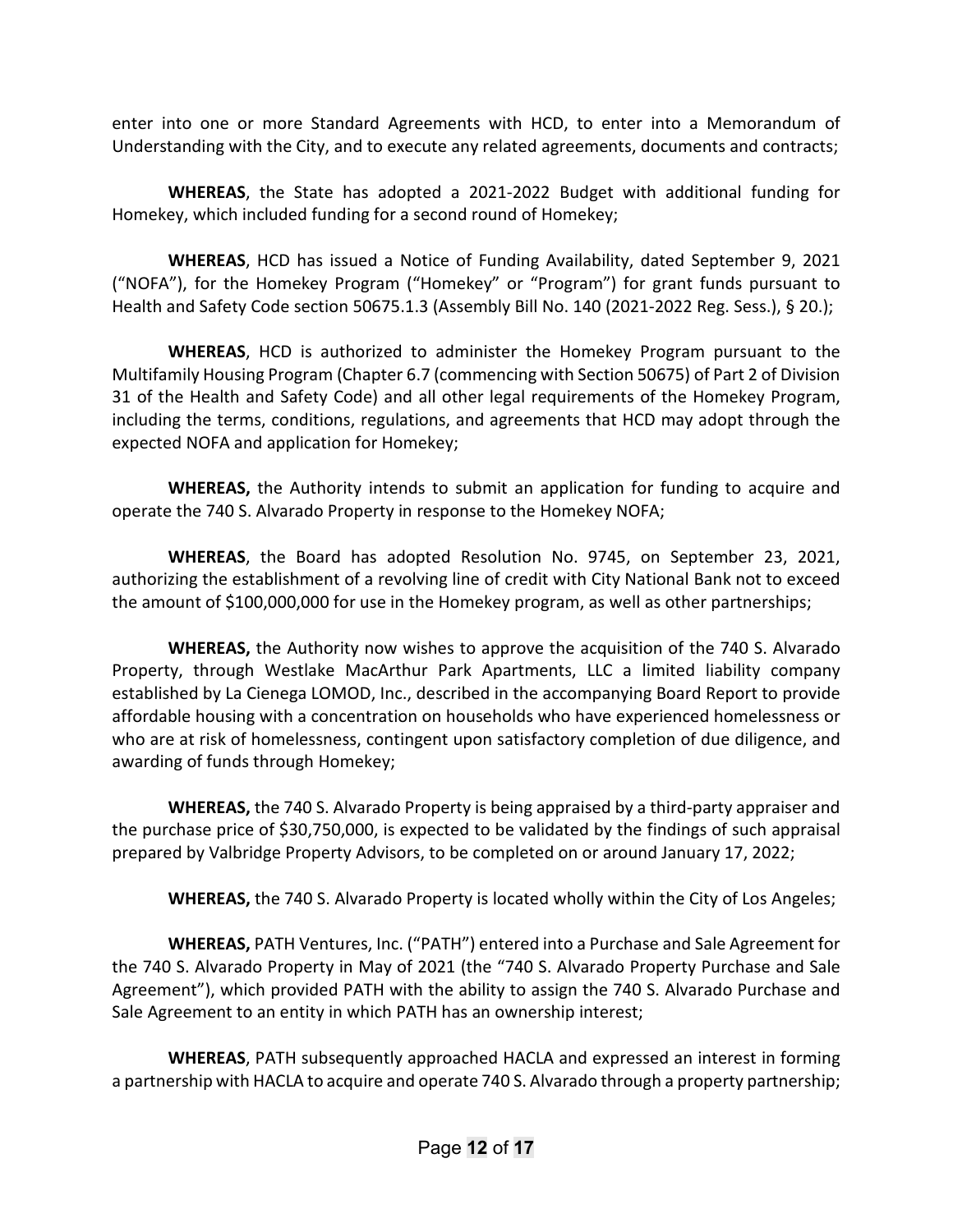**WHEREAS,** the Authority will own and operate the Property through a single purpose limited liability company established by HACLA's wholly-owned instrumentality, La Cienega LOMOD, Inc., pursuant to a limited partnership agreement with PATH Ventures; and

 **WHEREAS,** in review of the California Environmental Quality Act (Public Resources Code Sections 21000 et seq., "CEQA") and exemption criteria therein and the information available at the time of the report on this acquisition recommendation, the Board has determined that the acquisition of the 740 S. Alvarado Property is categorically exempt under Sections 15301 (Existing Facilities) and 15326 (Acquisitions of Housing for Housing Assistance Programs) of the California Code of Regulations.

**NOW, THEREFORE, BE IT RESOLVED,** the Board of Commissioners of the Housing Authority of the City of Los Angeles does hereby authorize and approve as follows:

**Section 1.** The recitals hereinabove set forth are true and correct, and this Board of Commissioners so finds. This Resolution is being adopted pursuant to the powers granted the Authority by Chapter 1 of Part 2 of Division 24 of the California Health and Safety Code.

**Section 2.** The Housing Authority of the City of Los Angeles ("Authority") hereby approves: i) the acquisition of the real property located at 740 S. Alvarado Street, Los Angeles, California, for the benefit of a partnership in which Westlake MacArthur Park Apartments, LLC, with its sole member being La Cienega LOMOD, Inc., HACLA instrumentality, has an ownership interest of eighty percent (80%) (the "Property Partnership"), for an amount not to exceed \$30,750,000, in order to further the City's response to addressing the housing and homelessness crisis in the City of Los Angeles, with a portion of the purchase price in the amount of \$15,000,000 to be paid to the seller in cash at closing; ii) payment by the Property Partnership at closing to the seller the amounts of \$400,000 for rent consideration and \$250,000 to provide for certain improvements to allow for the Property to be delivered at closing in rent ready condition; iii) by and through the Property Partnership, entering into a seller carryback loan in the amount of \$15,000,000, with a maturity date of April 15<sup>th</sup>, 2022, accruing interest at a rate of 0% per annum, with the loan amount guaranteed by La Cienega LOMOD, and with an origination fee of \$100,000 paid in cash to the seller at or shortly after closing (the "Seller Carryback Loan") contingent on receipt of a Temporary Certificate of Occupancy; iv) providing to the escrow holder deposits for the purchase of the Property in the amount of \$600,000, with such deposits to be credited toward the purchase price and released to the seller at closing and the balance of \$150,000 paid by the Administrative General Partner or Limited Partner of 740 South Alvarado Partners, LP; v) payment of approximately \$1,000,000for closing and escrow costs, predevelopment and lease up costs, legal, insurance and due diligence; vi) utilization of up to \$17,000,000 of the Line of Credit to acquire and conduct minor rehabilitation on the Property; and vii) authorizing the execution, by the Authority's President and CEO, or his/her designee ("Designated Officers," as defined below), of any and all related documents, contracts for services and financing documents, including but not limited to the HCD Standard Agreement upon award of Homekey Program funds, and any other documents or certificates related thereto with such changes as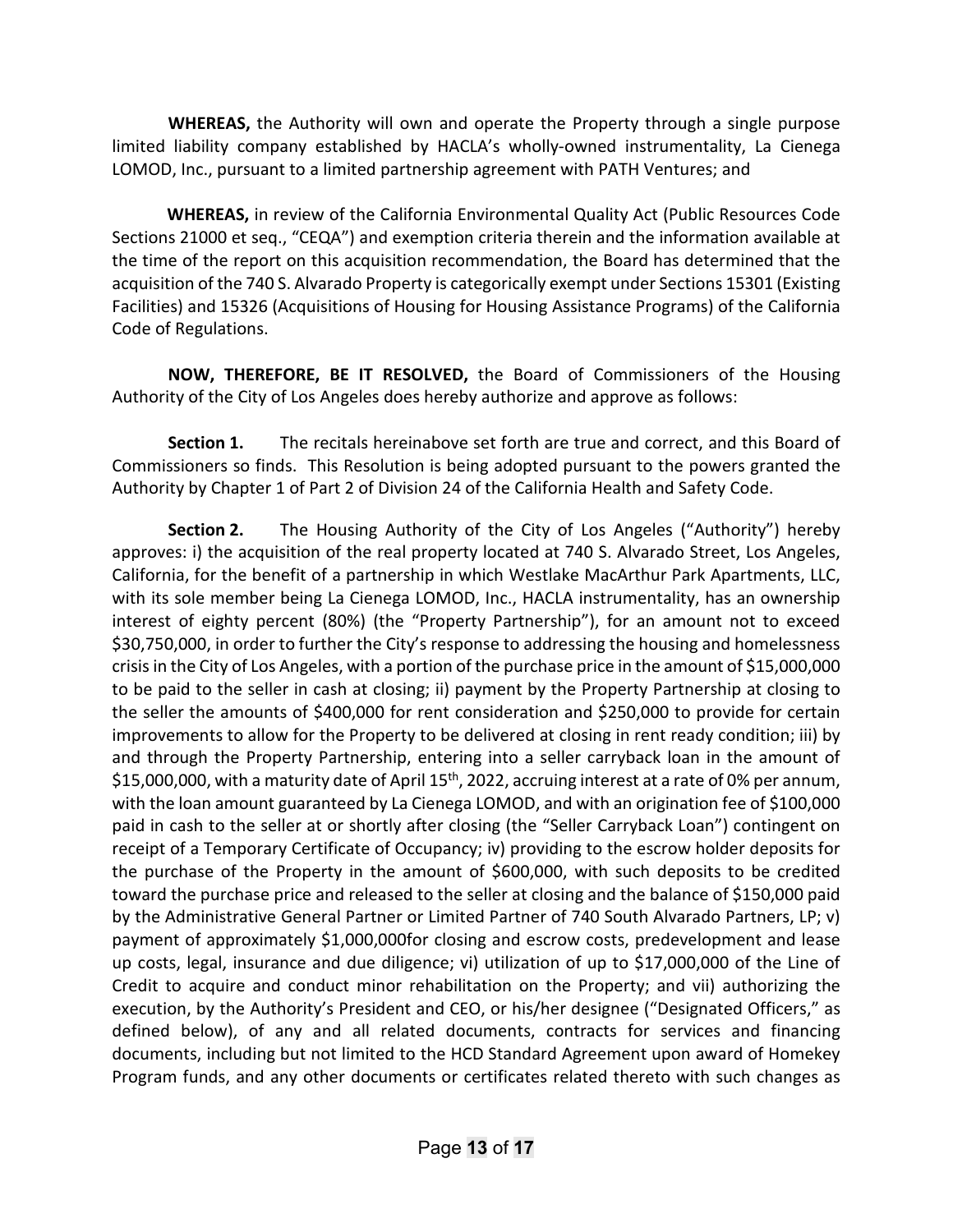may be approved by legal counsel in order to effectuate the purchase, escrow closing, operation, and reimbursement of costs related to the 740 S. Alvarado Property.

**Section 3.** If the Authority's application is awarded Homekey Program funds, the Designated Officers are authorized and directed to accept such award and to ensure that any funds awarded for capital acquisition expenditures are spent by such date as may be set forth by HCD within the 2021 NOFA or program guidelines for the Homekey Program, unless extended by HCD or the State, and that any funds awarded for capitalized operating subsidies are spent by such date as may be set forth by HCD or the State through the expected 2021 NOFA or program guidelines for the Homekey Program, unless extended by HCD or the State or within whatever statutory limits are required by the grantor.

**Section 4.** If the application for Homekey Program funding is approved, the Designated Officers are hereby authorized and directed to enter into, execute, and deliver one or more HCD Standard Agreements, and any and all other documents required or deemed necessary or appropriate to secure the Homekey Program funds from HCD and participate in the Homekey Program, and all amendments thereto (collectively, the "Homekey Documents"), all as approved by legal counsel and the Authority staff, and the Board acknowledges that any and all activities, expenditures, information, and timelines represented in the Homekey Application will be enforceable through the HCD Standard Agreement(s) and that funds are to be used for the allowable expenditures and activities identified in the applicable HCD Standard Agreement(s).

**Section 5.** If the Authority is awarded Homekey Program funds for the 740 S. Alvarado Property, the Designated Officers are hereby authorized and directed to expend HACLA funds, including interim financing drawn from the HACLA line of credit, as authorized by Resolution No. 9745.

**Section 6**. The Designated Officers are hereby authorized and directed to confirm the approval of an award of capital subsidy for acquisition of the 740 S. Alvarado Property and Operating Subsidy from HCD through Homekey.

**Section 8**. That the acquisition of the 740 S. Alvarado is categorically exempt from environmental review under CEQA under Sections 15301 (Existing Facilities) and 15326 (Acquisitions of Housing for Housing Assistance Programs) of the California Code of Regulations.

**Section 9**. That the submission by the Designated Officers of a response for the 740 S. Alvarado Property to the NOFA for Project-Based Section 8 Vouchers in November of 2021 to cover the residential units to be occupied by the targeted population as defined in the 740 S. Alvarado Homekey application, is hereby authorized and approved, and that the Designated Officers are further authorized and directed to accept the award of any such Project Based Section 8 Vouchers and execute any such documents and certificates as may be necessary in connection therewith.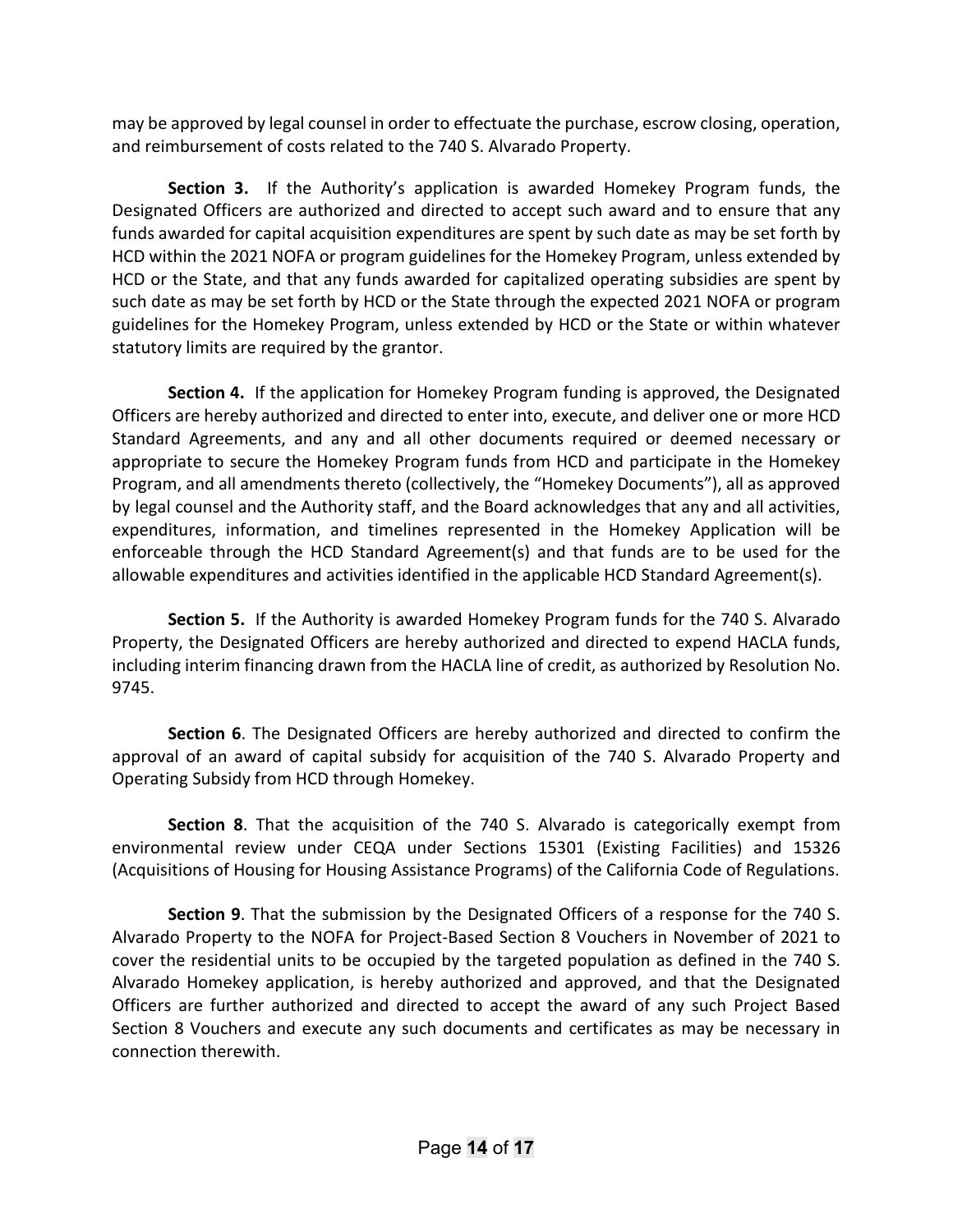**Section 10. BE IT FURTHER RESOLVED** that the Designated Officers of the Authority referred to above are as follows:

| <b>Name</b>     | Title                                 |
|-----------------|---------------------------------------|
| Douglas Guthrie | President and Chief Executive Officer |
| Marlene Garza   | Chief Administrative Officer          |
| Jenny Scanlin   | <b>Chief Development Officer</b>      |
| Margarita Lares | <b>Chief Programs Officer</b>         |

**Section 11. BE IT FURTHER RESOLVED** that this Resolution shall be effective upon its adoption.

**PASSED AND ADOPTED** by the Housing Authority of the City of Los Angeles this 11th day of January, 2022.

APPROVED AS TO FORM HOUSING AUTHORITY OF THE CITY OF LOS ANGELES

By: \_\_\_\_\_\_\_\_\_\_\_\_\_\_\_\_\_\_\_\_\_\_\_\_\_\_ By: \_\_\_\_\_\_\_\_\_\_\_\_\_\_\_\_\_\_\_\_\_\_\_\_\_\_\_

James Johnson, General Counsel **Constanding Construment Cielo Castro**, Chairperson

DATE ADOPTED: \_\_\_\_\_\_\_\_\_\_\_\_\_\_\_\_\_\_\_\_\_\_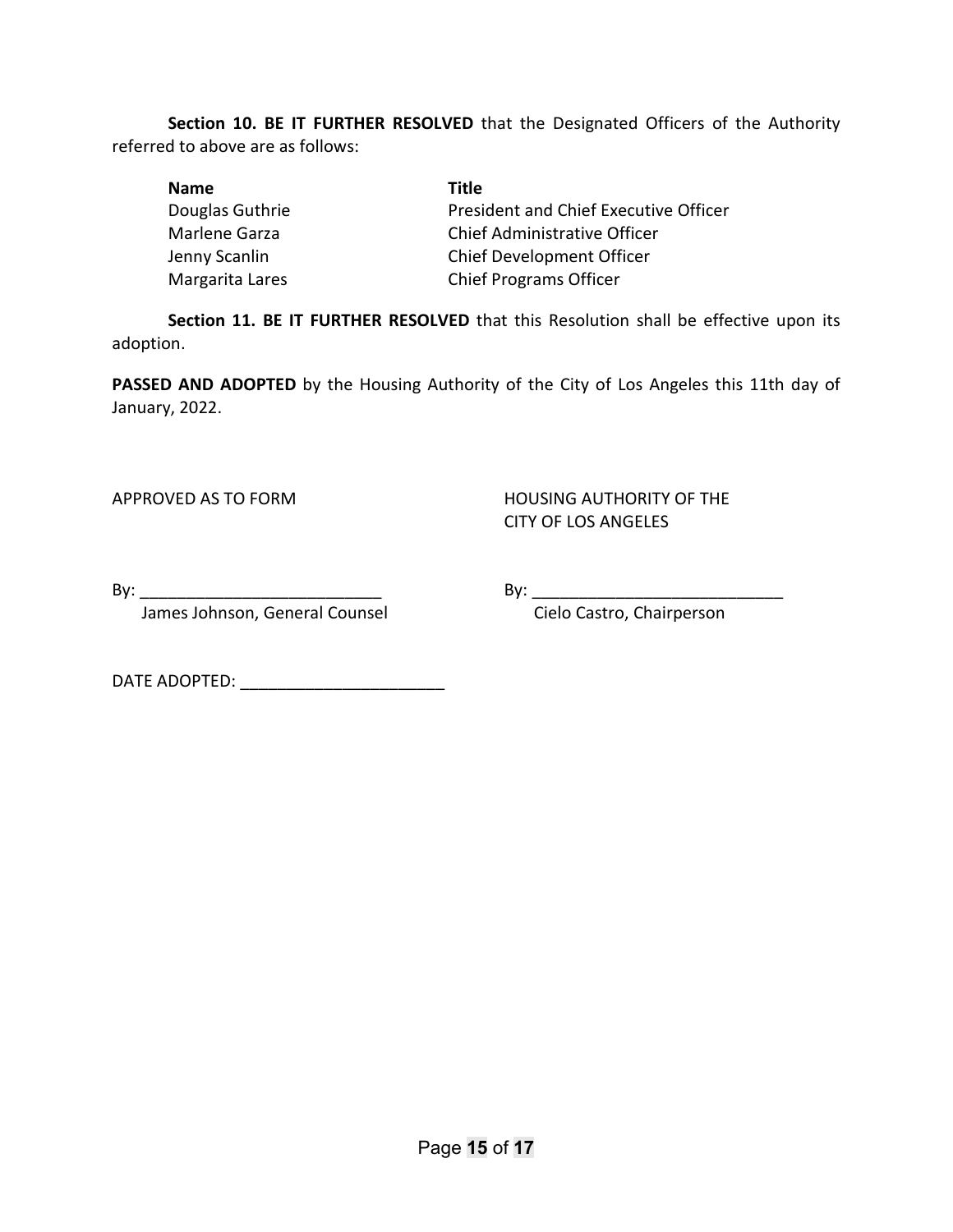Summary of Project Costs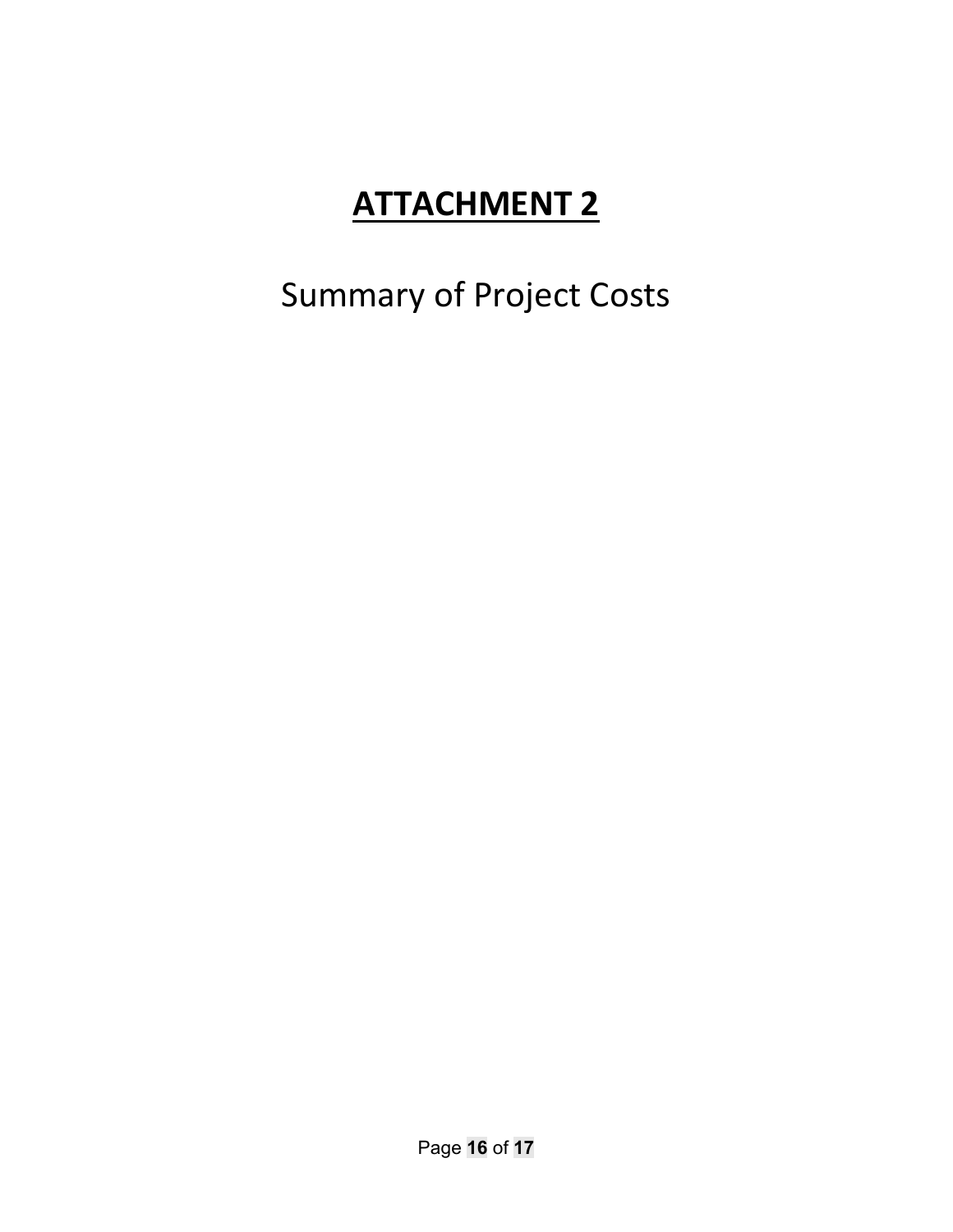#### **Summary of Project Costs**

#### **BOC Meeting: 1/11/22**

|                 |                 |                 |              |                       |                       |                                                |    |         |               |                                  | Development | <b>TOTAL 3rd Party</b> |                   |                      |            |
|-----------------|-----------------|-----------------|--------------|-----------------------|-----------------------|------------------------------------------------|----|---------|---------------|----------------------------------|-------------|------------------------|-------------------|----------------------|------------|
|                 |                 | Council         |              |                       | <b>Purchase Price</b> |                                                |    |         | Rehab Costs/  | Third Party Costs Management Fee |             | Costs/                 | Fees to Seller at | <b>Total Project</b> |            |
| Name            | <b>Address</b>  | <b>District</b> | <b>APN</b>   | <b>Purchase Price</b> | Per Unit              | Appraised Value Number of Units Escrow Closing |    |         | Furniture (1) | (2)                              | (3)         | Admin. Fees            | Closing (4)       | Costs                |            |
| 740 S. Alvarado | 740 S. Alvarado |                 | 5141-019-007 | 30,750,000            | 384.375               | <b>TBD</b>                                     | 80 | 252,875 | 520,258       | 402,008                          | L,500,000   | 1,902,008              | 750,000           |                      | 34,615,141 |
| Total           |                 |                 |              | 30,750,000            | 384,375               | <b>TBD</b>                                     | 80 | 252,875 | 520,258       | 402,008                          | 1,500,000   | 1,902,008              | 750,000           |                      | 34,615,141 |

*Notes*

(1) Rehab costs are estimated at \$1,500 per unit for newly constructed multifamily properties to cover limited ADA/accessibility retrofits and other minor modifications, and are inclusive of design and permitting fees.

(2) Estimated costs for title & recording, architectural services, permits, appraisals, zoning/permitting reports, surveys, CEQA/NEPA/NOEs, ESA (Phase I) reports, physical needs assessments, and termite/pest inspections. *These costs will be paid by HACLA prior to or at closing and will be reimbursed by the City of Los Angeles.*

*(3) Fee to 740 South Alvarado Partners, LP, split 70% to MGP and 30% to AGP.*

*(4) Fees are \$400,000 rent fee during escrow, \$250,000 for repairs to damage to deliver property in rent ready condition, and \$100,000 seller carryback origination fee conditioned upon delivery of TCO at Closing.*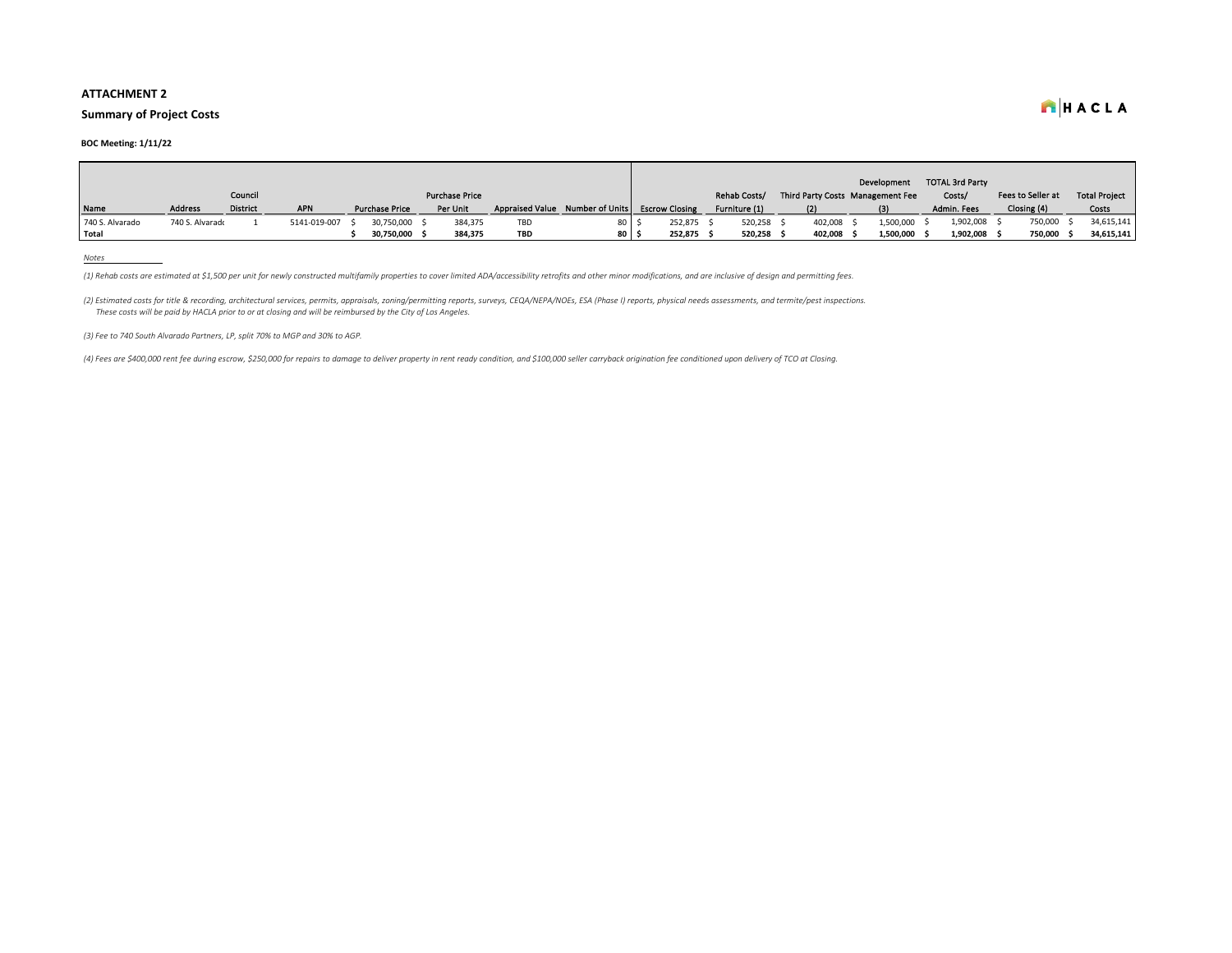Acquisition Property Summary for 740 S. Alvarado Street